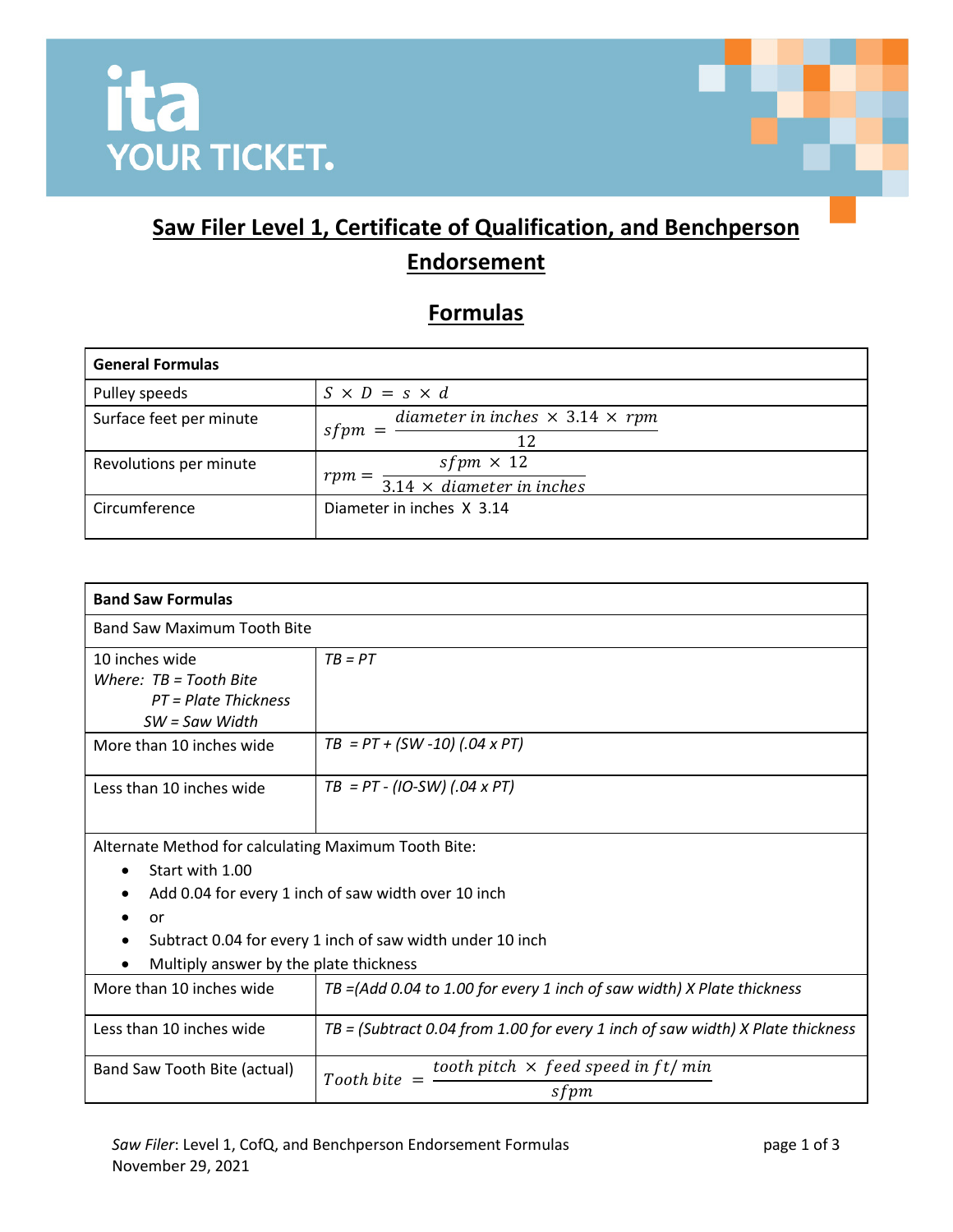## <u>ita</u>

| <b>YOUR TICKET.</b>                                     |                                                                                                                                    |  |
|---------------------------------------------------------|------------------------------------------------------------------------------------------------------------------------------------|--|
|                                                         |                                                                                                                                    |  |
| Key number for calculating                              | Key number = $\frac{sfpm \div sawlength \; in \; feet}{12}$                                                                        |  |
| band saw feet speed                                     |                                                                                                                                    |  |
| Band saw feed speed (key<br>number method)              | Feed speed = Key number $\times$ Distance between scratch marks                                                                    |  |
| Minimum tooth bite                                      | Tooth bite $=$ $\frac{ker f - saw$ plate thickness<br>2                                                                            |  |
| Band saw teeth per minute                               |                                                                                                                                    |  |
|                                                         | Teeth per minute $=$ $\frac{sfpm \times 12}{tooth\, pitch}$                                                                        |  |
| Gullet size (area)                                      | tooth pitch $\times$ gullet depth<br>Gullet area $=$ $-$                                                                           |  |
|                                                         | 1.75                                                                                                                               |  |
| Gullet feed index (GFI)                                 | $\textit{GFI = \frac{Tooth\,} \times \textit{Cutting\, depth}}{gullet\, area}$                                                     |  |
|                                                         |                                                                                                                                    |  |
| Band saw plate thickness                                | Band saw plate thickness = $.001 \times$ Wheel diameter in inches                                                                  |  |
| Band saw kerf                                           | Band saw kerf = plate thickness + (saw plate width $\times$<br>standard clearance) standard clearances=                            |  |
|                                                         | 0.006" dry wood, 0.007" frozen wood, and 0.008" green wood                                                                         |  |
| Band saw feed speed                                     | Band saw feed speed = Teeth per minute X Tooth bite                                                                                |  |
|                                                         | 12                                                                                                                                 |  |
| <b>Strain</b>                                           |                                                                                                                                    |  |
| Strain (headsaw)                                        | Strain = Width in inches $\times$ Thickness in thousands $\times$ 10                                                               |  |
| Strain (resaw)                                          | Strain = Width in inches $\times$ Thickness in thousands $\times$ 8                                                                |  |
| Weight required for given                               | Strain<br>$Weight =$                                                                                                               |  |
| strain                                                  | $\overline{Long\ arm \div Short\ arm}$                                                                                             |  |
| Weight required for given<br>strain including top wheel | Strain + Weight of top wheel assembly<br>$Weight =$<br>Long $arm \div Short~arm$                                                   |  |
| Strain to weight ratio                                  | Long arm<br>$Ratio =$<br>Short arm                                                                                                 |  |
| Compound strain                                         | Overall length of 2nd arm<br>length of 1st long arm<br>$\lambda$ $\lambda$ (<br>Length of 1st short arm<br>Length of 2nd short arm |  |